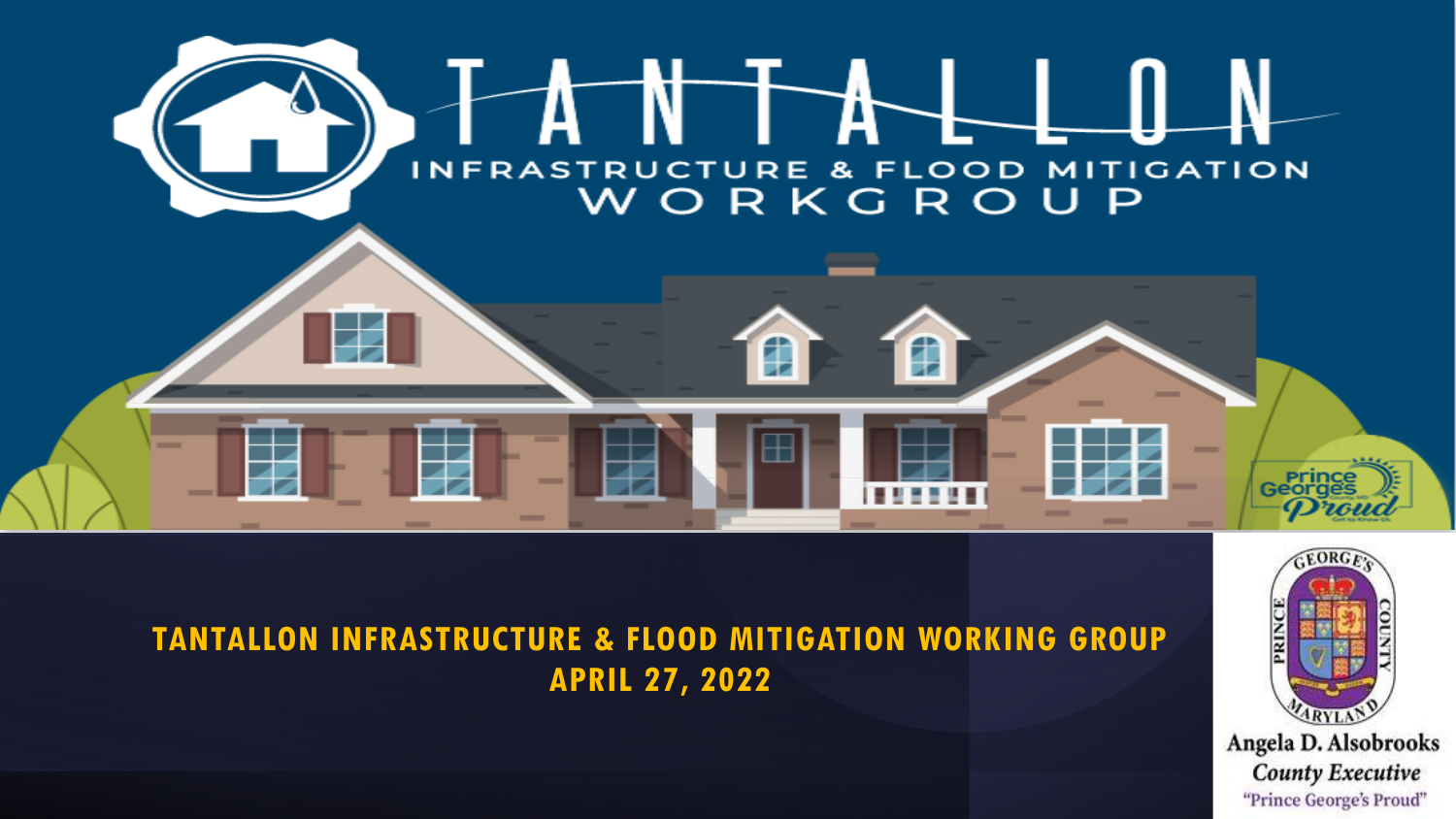## **WELCOME!**

### **April 27, 2022 - Meeting Agenda**

- ❖ Welcome/Opening Remarks
- ❖ Budget Inquiry re: Tantallon Flooding Issues
- ❖ Phase II Status Update
- ❖ Norwood Lane Drainage Improvement Status Update
- ❖ Raincheck Program Update
- ❖ Landscaping South of Swan Creek Rd (Phase I Storm Drain)
- ❖ Neighborhood Design Center Tantallon Tree Infill.
- ❖ Drainage issues in the Franklin Square area (e.g. Taurus Dr.).
- ❖ The plan to fix flooding/drainage issues in the south portion of the golf course
- ❖ Follow-up on specific drainage issues (silting of Swan Creek, 600 block of Swan Creek Rd., drainage behind 12002 Autumnwood Rd)
- ❖ Clearing the storm drain outlet behind 730 W. Tantallon Dr.
- ❖ K-8 School Update
- ❖ Discuss Meeting Frequency
- ❖ Next Meeting May 25, 2022
- ❖ Adjourn



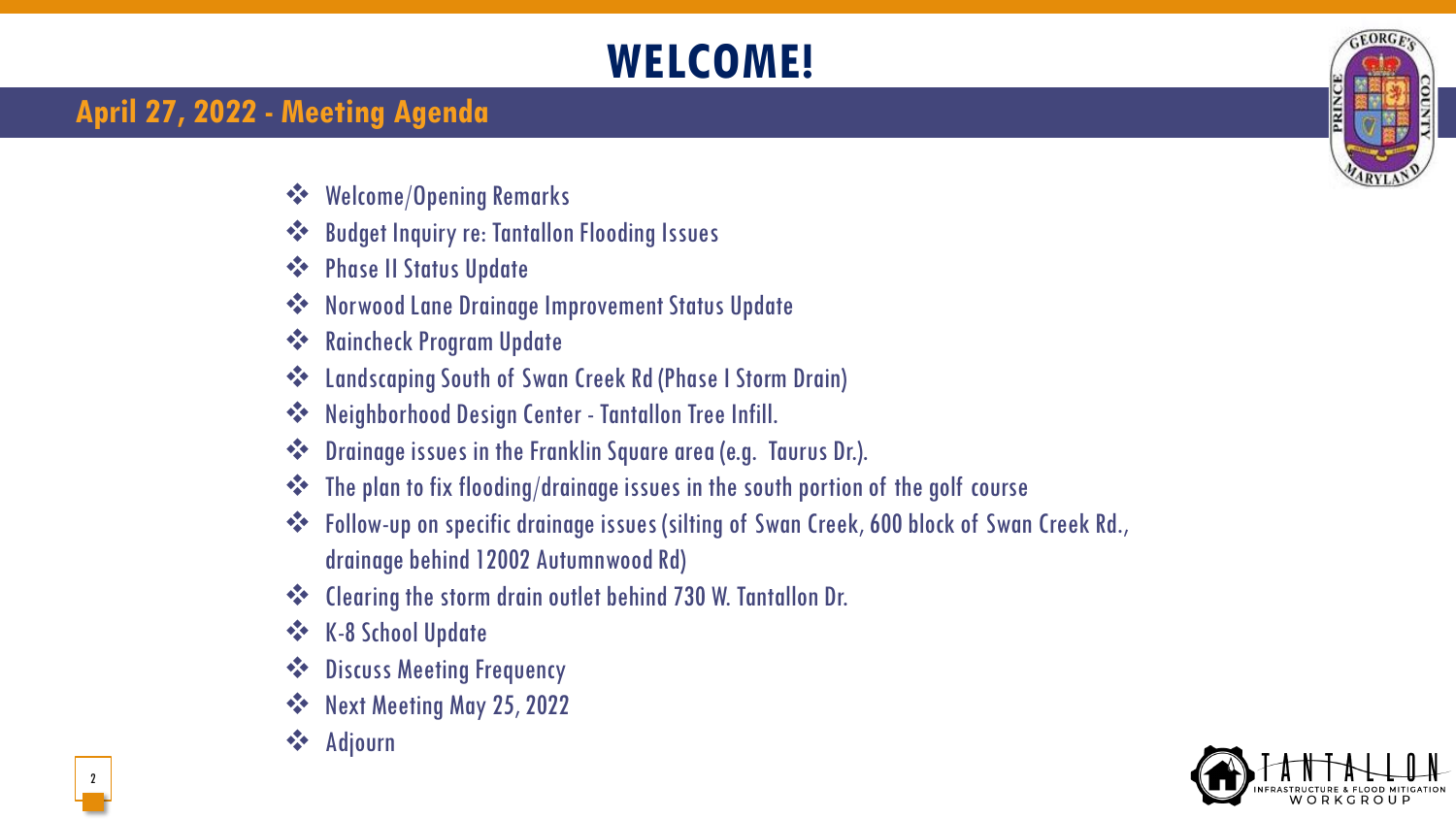# RAIN CHECK REBATE PROGRAM

Prince George's County residents, businesses, and non-profits can apply for **cash rebates** by adopting **stormwater management practices** that improve the quality of the County's waterways while beautifying our communities.



What is New?

- Rebate max now \$6000
- Eliminated language preventing municipal residents from receiving full rebate
- We can choose to cost-share rather than only rebate
- Conservation Landscaping
- CEX Budget requests full funding for FY23 (\$3M) *Draft regulations will be out in April 2022- Final October 2022*

#### **Rain Check Rebate Link**

<https://www.princegeorgescountymd.gov/313/Rebates>



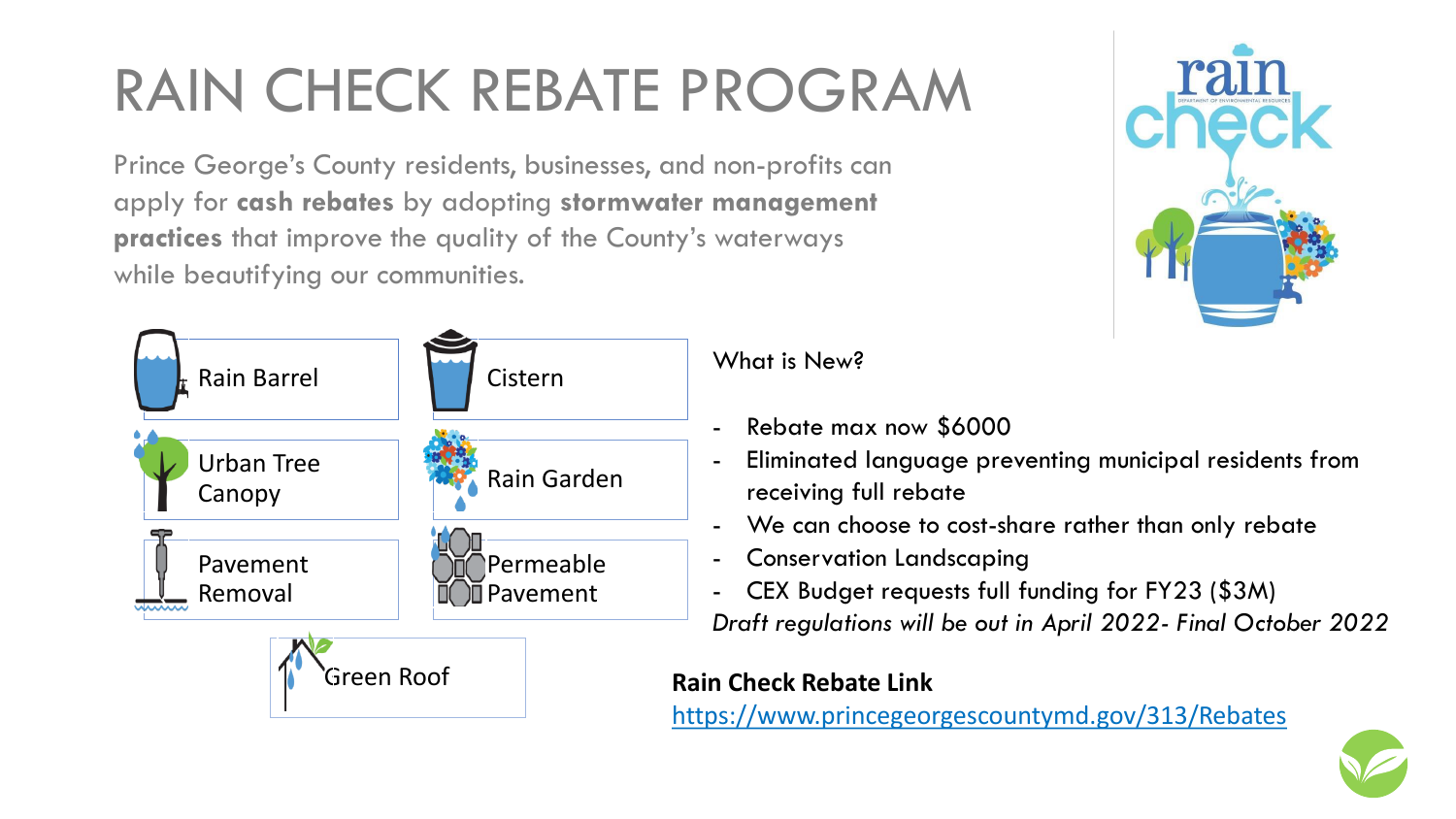# STORMWATER STEWARDSHIP GRANT PROGRAM



The Prince George's County **Stormwater Stewardship Grant Program** funds on-theground restoration activities that improve neighborhoods, improve water quality, and engage County residents in the restoration and protection of the local rivers and streams of Prince George's County.

**Who can apply:** Non-profit organizations, municipalities, watershed organizations, education institutions, community associations, faith-based organizations, civic groups, and more.

For more information, visit the Chesapeake Bay Trust's website at www.cbtrust.org/grants/prince-georgesstormwater-stewardship-2.

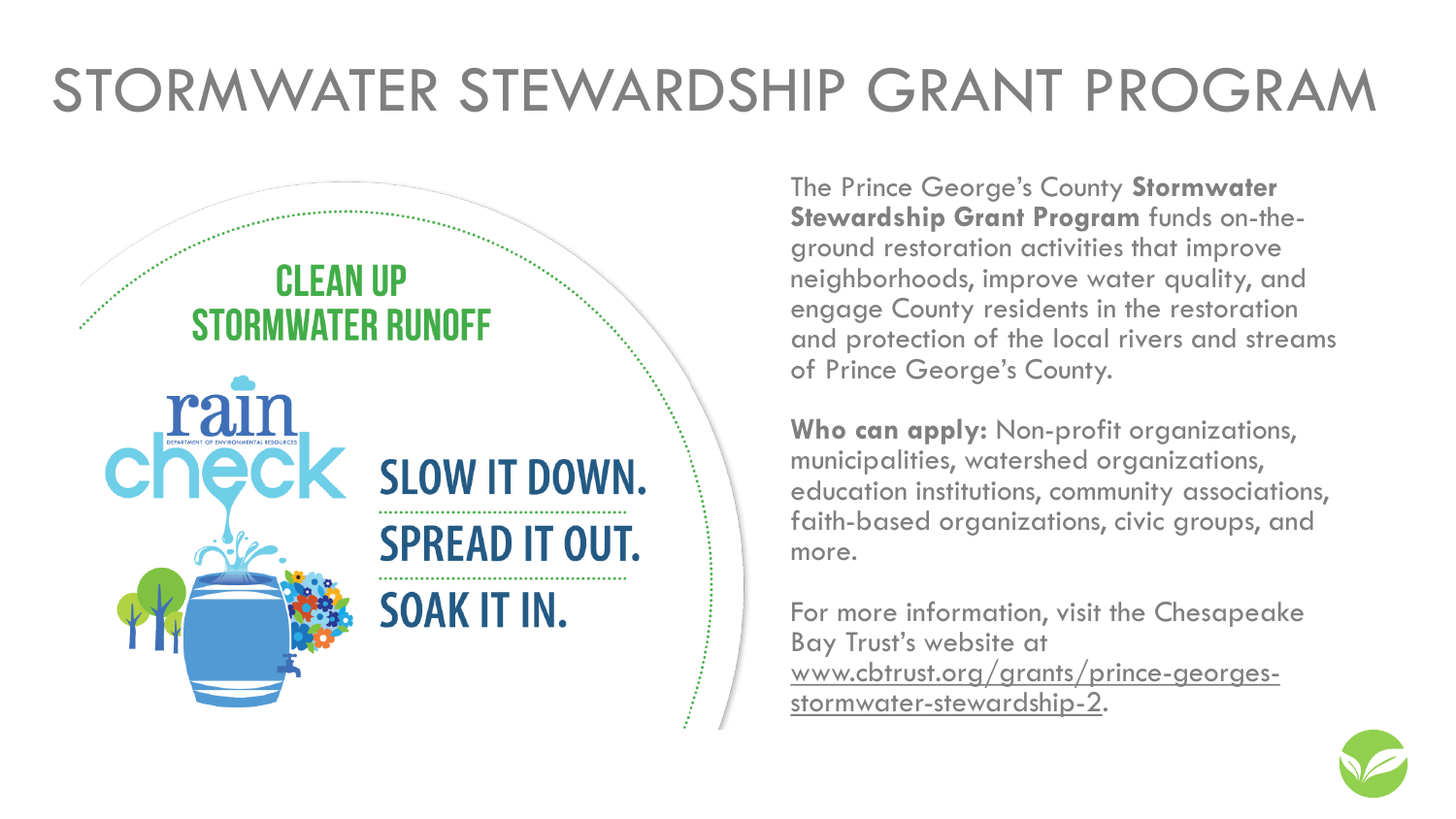### **What should you do if water is coming into your home or pooling in your yard?**

#### **From Director Andrea Crooms, Prince George's County Department of Environment (Pt. 1) :**

- $\triangleright$  Submit a 311 complaint (Flooding and Water Run-Off Issues). Residents may submit a service request online at [www.countyclick311.com,](https://gcc02.safelinks.protection.outlook.com/?url=http%3A%2F%2Fwww.countyclick311.com%2F&data=05%7C01%7Cddcooper%40co.pg.md.us%7C6e3a51189c2c4f5834a308da2d477b6f%7C4146bddaddc14d2aa1b21a64cc3c837b%7C0%7C0%7C637872082275844127%7CUnknown%7CTWFpbGZsb3d8eyJWIjoiMC4wLjAwMDAiLCJQIjoiV2luMzIiLCJBTiI6Ik1haWwiLCJXVCI6Mn0%3D%7C3000%7C%7C%7C&sdata=Yz9GwZuQIVMApU%2BtaaWNnTWVx%2FJu0tTb%2Fyik4g7La0Q%3D&reserved=0) by using the PGC311 mobile app, or by calling 3-1-1.
- $\triangleright$  Once a request is submitted and assigned, a residential drainage inspector is sent out to diagnose the problem and make recommendations. PGC311 directs the service request to the appropriate agency for investigation. If it is determined the flooding is related to a failed or malfunctioning existing public storm drainage or stormwater management system, it will be referred to the Department of Public Works and Transportation. If the cause of the flooding is related to an adjacent neighbor or neighbors blocking the natural drainage flow path, regrading a yard to reroute stormwater runoff to the complainant, or directing the discharge of a sump pump towards the complainant, then the concern is referred to the Department of Permitting, Inspections and Enforcement (DPIE) for appropriate action. If the flooding concern isn't related to the failure or malfunctioning of an existing public system or enforcement, then the DoE Inspector or Engineer will further investigate to determine the probable cause of the flooding concern. After completing the investigation, the DoE investigator will advise the resident of the appropriate course of action to alleviate the flooding.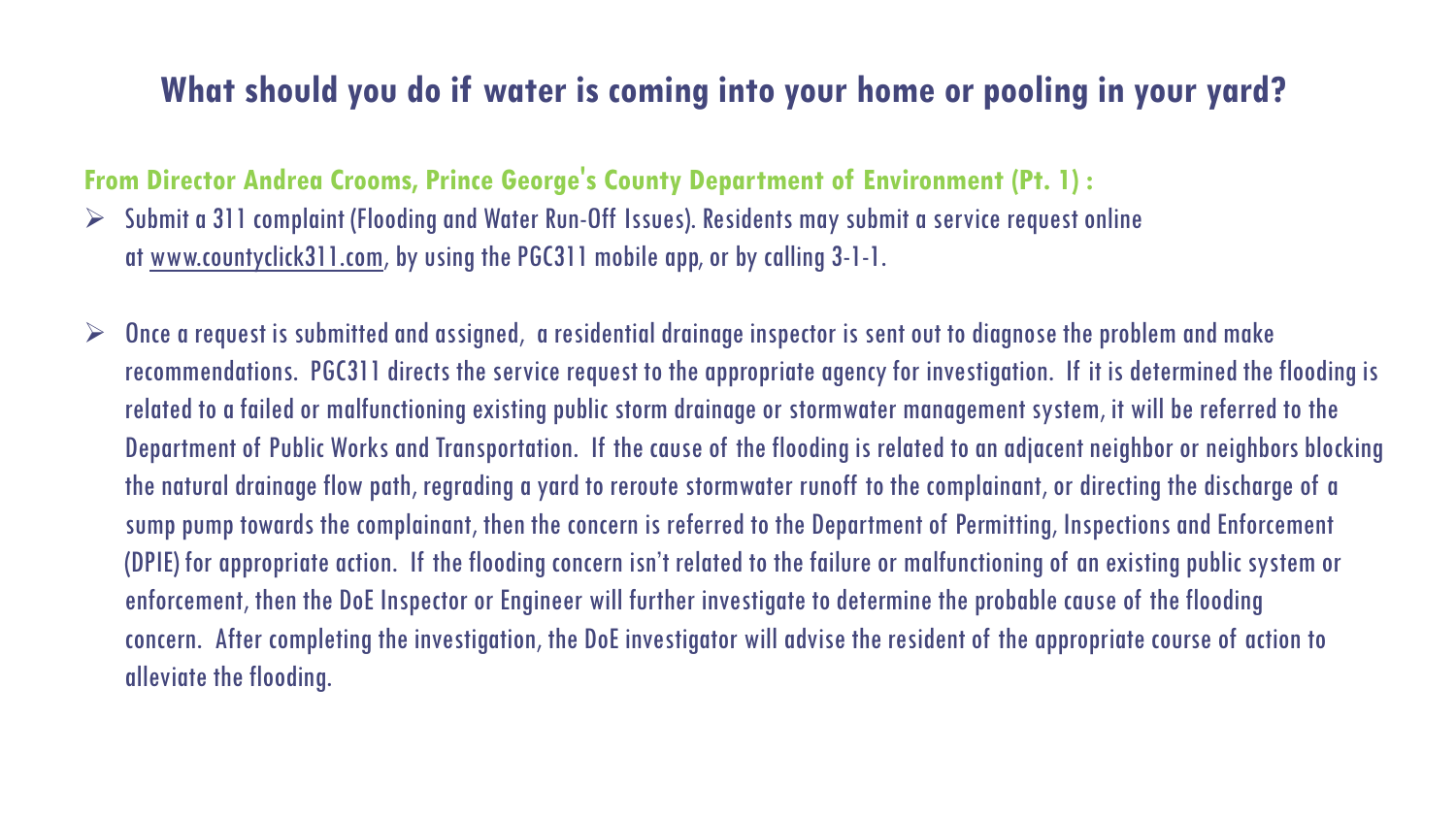#### **From Director Andrea Crooms, Prince George's County Department of Environment (Pt. 2) :**

- $\triangleright$  If it is harming your home, your problem is put on the list for resolution by the County. The County may undertake a project if the cause of the flooding qualifies for resolution with a Capital Improvement Program (CIP) project. When the condition is related to excessive stormwater runoff, DoE will assess the condition and determine if it qualifies for a CIP project. DoE utilizes a threetiered priority system to outline criteria for storm drainage projects to be included in the Capital Improvements Program. Drainage improvement projects are categorized and prioritized by severity and proximity to private residential structures. Residential properties experiencing qualified recurrent habitable structural flooding or threat to habitable structural integrity due to severe erosion will have the highest priority. Note that remediation of issues associated with groundwater conditions is considered the responsibility of the property owner.
- $\triangleright$  If it is not harming your home, then the County provides alternative solutions for self-help including the Rain Check Rebate Program, residential underdrains, and working with a contractor. The County will advise residents of the Rain Check Rebate best management practices which may help alleviate flooding issues and provide technical advice on drainage improvement actions, including but not limited to, yard grading, private drainage system installation, proper discharge points for downspouts and sump pumps, window well covers, etc.
- $\triangleright$  For excessive groundwater conditions, the drainage investigator provides technical advice regarding sump pumps and drain tiles. Residents are encouraged to hire a professional plumber to inspect and/or install a sump pump and drain tiles. Also, where groundwater seeps into the County right-of-way and causes water to pond or ice to form, the County may install a public underdrain. A resident may be allowed to connect his private drainage system, which drains the yard, to the public underdrain.